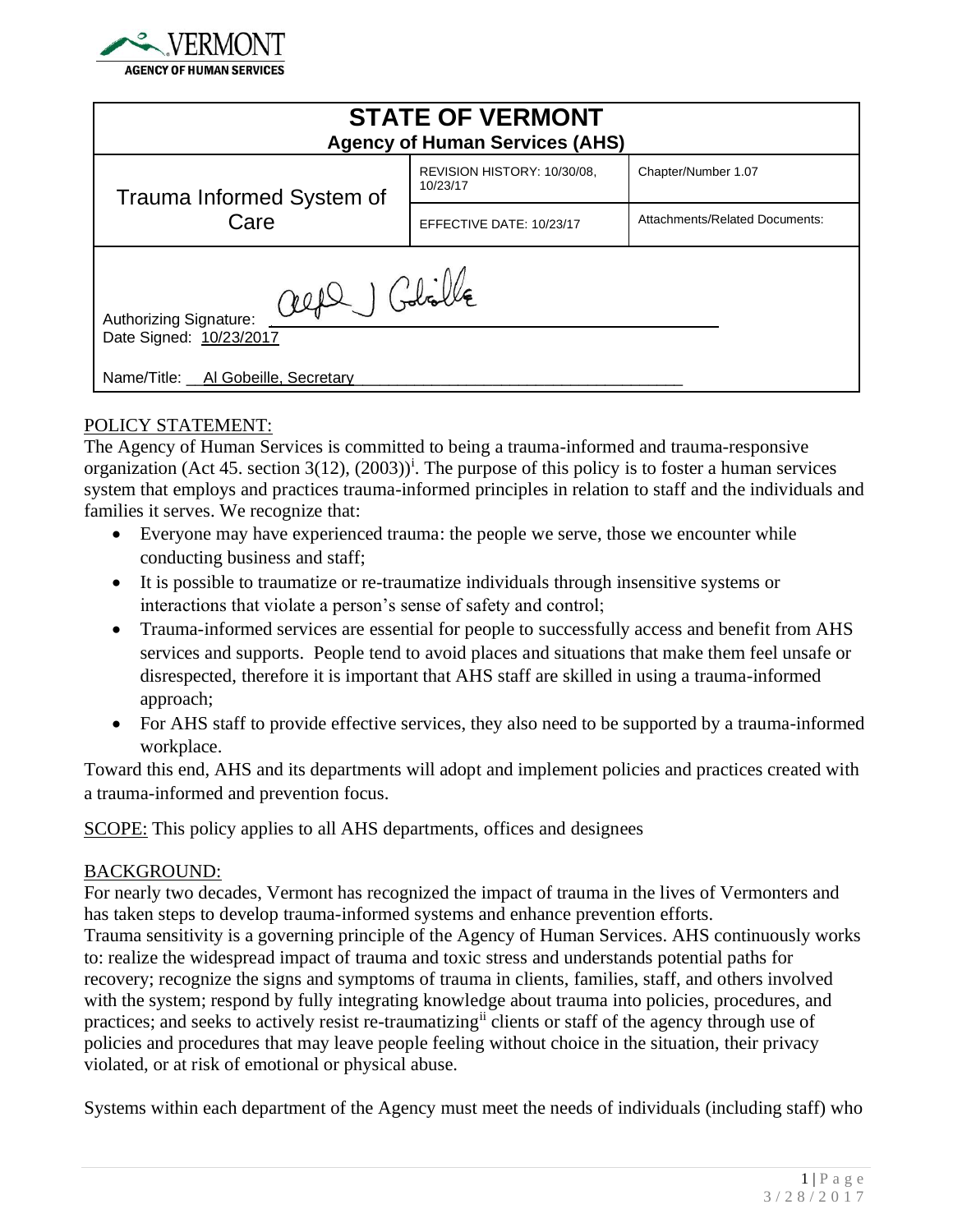

have experienced trauma by establishing an environment that protects privacy and confidentiality and minimizes the potential for re-traumatization. AHS shall promote recovery by ensuring staff acquire a working knowledge of trauma, its effects on individuals (including themselves) and families. AHS will provide staff with evidence-informed or best practice training regarding trauma-sensitivity and provision of services in a trauma-informed manner that encourages autonomy and hope. Individual opportunities for building resilience shall be a major focus in supporting recovery for individuals with a history of trauma. Regular self-careiii is considered fundamental to providing professional, trauma-informed services, and AHS will provide resources which may include evidence-informed training on appropriate self-care for the workplace.

## DEFINITIONS:

**Evidence-Informed:** The integration of clinical expertise with the best available clinical evidence and the client's values and preferences.

**Historical or Intergenerational Trauma:** The collective emotional and psychological wounding both over the life span and across generations, resulting from institutional racism, cultural oppression, multigenerational poverty, community violence, war, and a history of genocide, as examples.

**Resilience:** an individual's ability to adapt or "bounce back" from adverse conditions or challenging life situations. Resilience is not a trait, but a process that involves behaviors, thoughts and actions that can be learned and fostered. A "combination of supportive relationships, adaptive skill-building, and positive experiences is the foundation of resilience."<sup>iv</sup> The interaction between biology and environment creates the conditions for developing resilience.

**Re-traumatization:** Individuals may be unintentionally traumatized or re-traumatized in agency or provider settings when psychological trauma is not recognized or addressed. Re-traumatization can be either overt, as in the use of seclusion and restraint, or less obvious, as in lack of sensitivity to the potentially triggering impact of words or behavior, or when the physical environment may emphasize control over an individual's comfort and safety.<sup>v</sup>

**Toxic stress:** results from strong, frequent or prolonged activation of the body's stress response, in the absence of a buffering supportive adult relationship and environment. Multiple stressors frequently resulting in a toxic stress response include child abuse or neglect, caregiver substance abuse or mental illness, and exposure to violence.<sup>vi</sup> For more detail, see the Appendix.

**Trauma:** "Trauma" refers to either a physical injury, such as a broken bone, or psychological injury. Psychological trauma refers to extreme stress that overwhelms and individual's ability to cope. Trauma involves events or experiences that confront the person directly or as a witness to a real or perceived threat of death, bodily harm, coercive exploitation or harassment, sexual violation, violence motivated by ethno-cultural prejudice, gender, sexual orientation, or politically based.

Psychological trauma has a direct impact on the brain, development and life-long health outcomes through associated physical, neurological, and stress response systems. These experiences directly and indirectly affect mood, memory, judgment, and involvement in relationships and work. The trauma impacts an individual's perception towards self, others and the world. The potential for reactivity to safety concerns must be consciously and thoughtfully planned to create an environment conducive to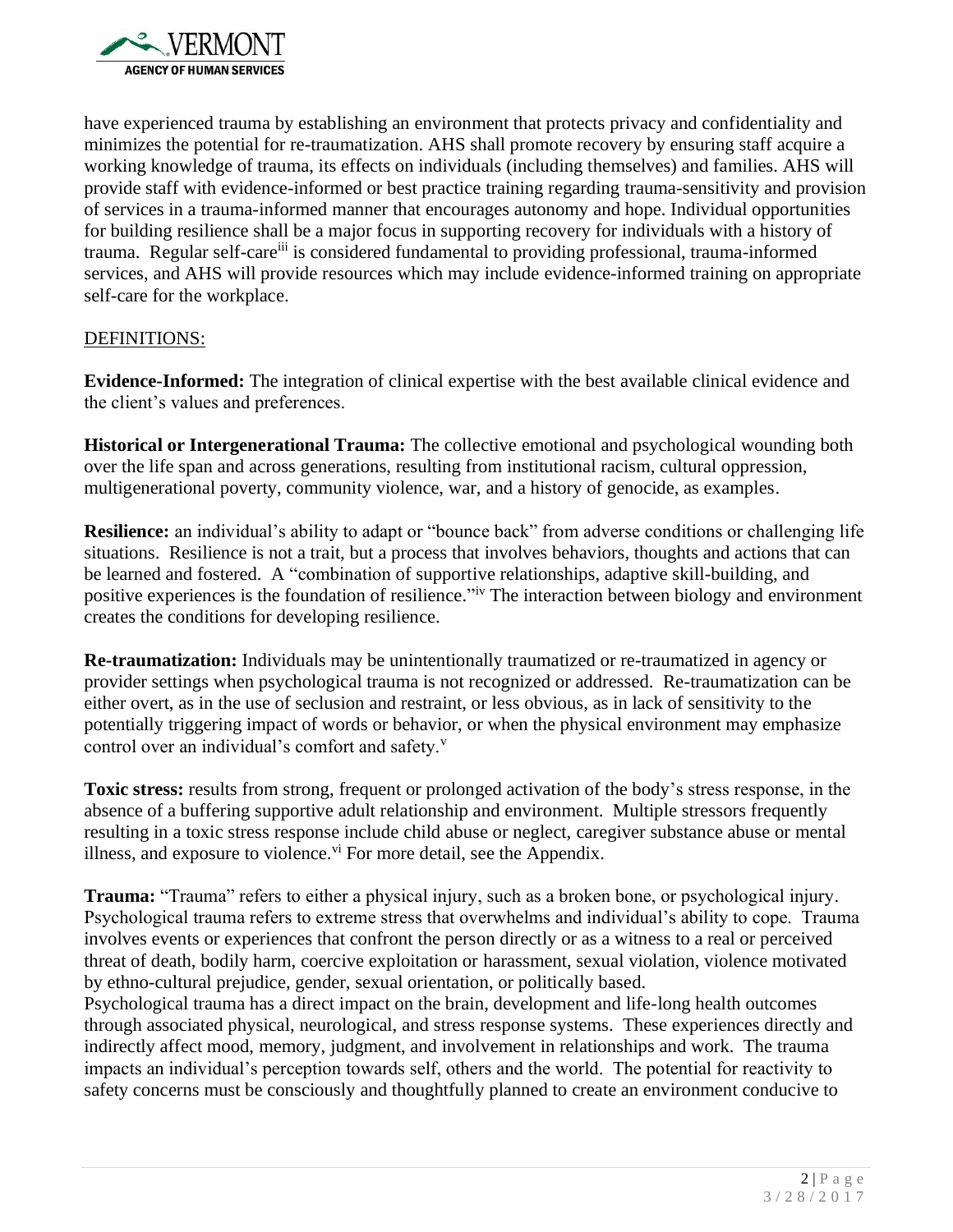

building resilience, healing and recovery.<sup>vii</sup>

**Trauma-informed care or services:** A strengths-based service delivery approach "that is grounded in an understanding of and responsiveness to the impact of trauma, that emphasizes physical, psychological, and emotional safety for both providers and survivors, and that creates opportunities for survivors to rebuild a sense of control and empowerment" (Hopper, Bassuk, & Olivet, 2010, p. 82). It also involves vigilance in anticipating and avoiding institutional processes and individual practices that are likely to re-traumatize individuals who already have histories of trauma [including AHS staff], and it upholds the importance of consumer participation in the development, delivery, and evaluation of services<sup>viii</sup>.

**Trauma-informed system:** A trauma-informed system adheres to key principles rather than a prescribed set of practices or procedures. These principles may be generalizable across multiple types of settings, although terminology and application may be setting- or sector-specific. This is reflected in the following RICH<sup>ix</sup> principles of empowering and collaborative relationships:

Respect Information Connection Hope

Further, it is critical to promote the linkage to recovery and resilience for those individuals and families impacted by trauma. Services and supports must be trauma-informed, build on the best evidence available and focus on consumer and family engagement, empowerment, and collaboration.

Trauma-Responsive/Trauma sensitive: A program, organization, or system that is trauma-informed<sup>x</sup>:

- 1. *"Realizes* the widespread impact of trauma and understands potential paths for recovery;
- 2. *Recognizes* the signs and symptoms of trauma in clients, families, staff, and others involved with the system;
- 3. *Responds* by fully integrating knowledge about trauma into policies, procedures, and practices;
- 4. Seeks to actively resist *re-traumatization*."

**Trauma screening:** Screening is used for the early identification of individuals at potentially high risk for a specific condition or disorder; can indicate a need for further evaluation or preliminary intervention; and is generally brief and narrow in scope. Trauma screens can be either functional or event based. Functional screens focus on the impact on an individual's functioning as a result of the traumatic event. Event based tools screen for specific experiences and types of traumatic exposure. Screening may be administered by clinicians, support staff with appropriate training, an electronic device (such as a computer), or self-administered.<sup>xi</sup>

**Universal Precautions:** "*Universal precautions*" is a term used in medical settings to describe the need to assume all individuals seeking services may have been exposed to negative conditions. In trauma informed care, universal precautions means *assuming that all individuals presenting for services may have experienced trauma* and may have symptoms from this exposure that are not immediately obvious. Some individuals may not be comfortable to disclose or able to recall their trauma. The high prevalence of trauma exposure in the general population and especially those served by AHS dictates that a universal precautions approach be used.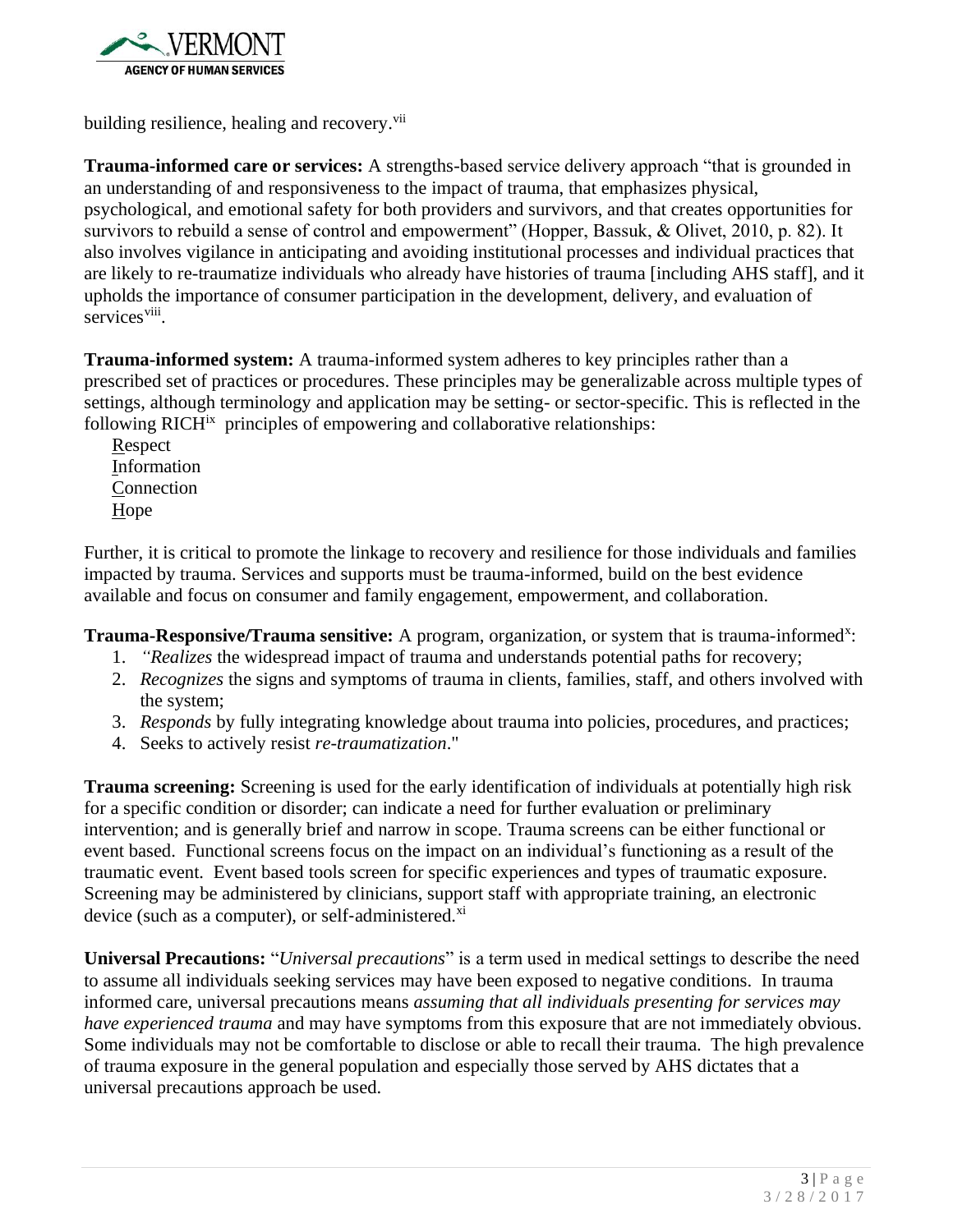

## GUIDELINES:

All Departments will take a Universal Precautions approach. Each Department will determine whether their system should also implement an evidence-informed screening protocol. Consultation with the Child & Family Trauma Workgroup and their respective departmental representative is available. The Departments plan will be reviewed for approval by AHS.

AHS and its departments include trauma-informed principles in all grants and contracts.

AHS recognizes the work of the Child and Family Trauma Workgroup as a public/private committee with representation from each department and broad representation of community providers, advocates and people who have been impacted by trauma.

In order to support consumers with trauma histories, professional development shall be based in best practice, and training will be made available:

- For all staff regarding:
	- o the potential effects and impact of trauma on self, other individuals, families and communities;
	- o core competencies of a trauma-informed approach;
	- o use of common terminology
	- o personal and professional boundaries and understanding behaviors of individuals with a history of trauma;
	- o cultural and gender sensitivity, including racism and economic diversity;
	- o the promotion of an Agency that is trauma informed and sensitive through-out; and
	- o promotion and support of self-care for employees and for consumers.
- For supervisors to provide trauma-informed supervision to minimize the risk of compassion fatigue or vicarious traumatization among staff

## **Accountability**:

- This policy and measures will be introduced across the Agency via commissioner meetings, staff trainings and other professional development opportunities.
- Each department will designate a lead individual to:
	- o participate in the Child and Family Trauma Workgroup
	- o assist in creating training plans and materials
- In alignment with the Agency's commitment to accountability:
	- o AHS shall develop trauma-informed service delivery. Departments shall establish their own protocol regarding implementation. This protocol may include an evidence-informed trauma screening protocol appropriate to the service setting. Information from the screening is to inform the effective delivery of services and supports.
- A training and monitoring plan shall be developed to ensure full implementation of this policy.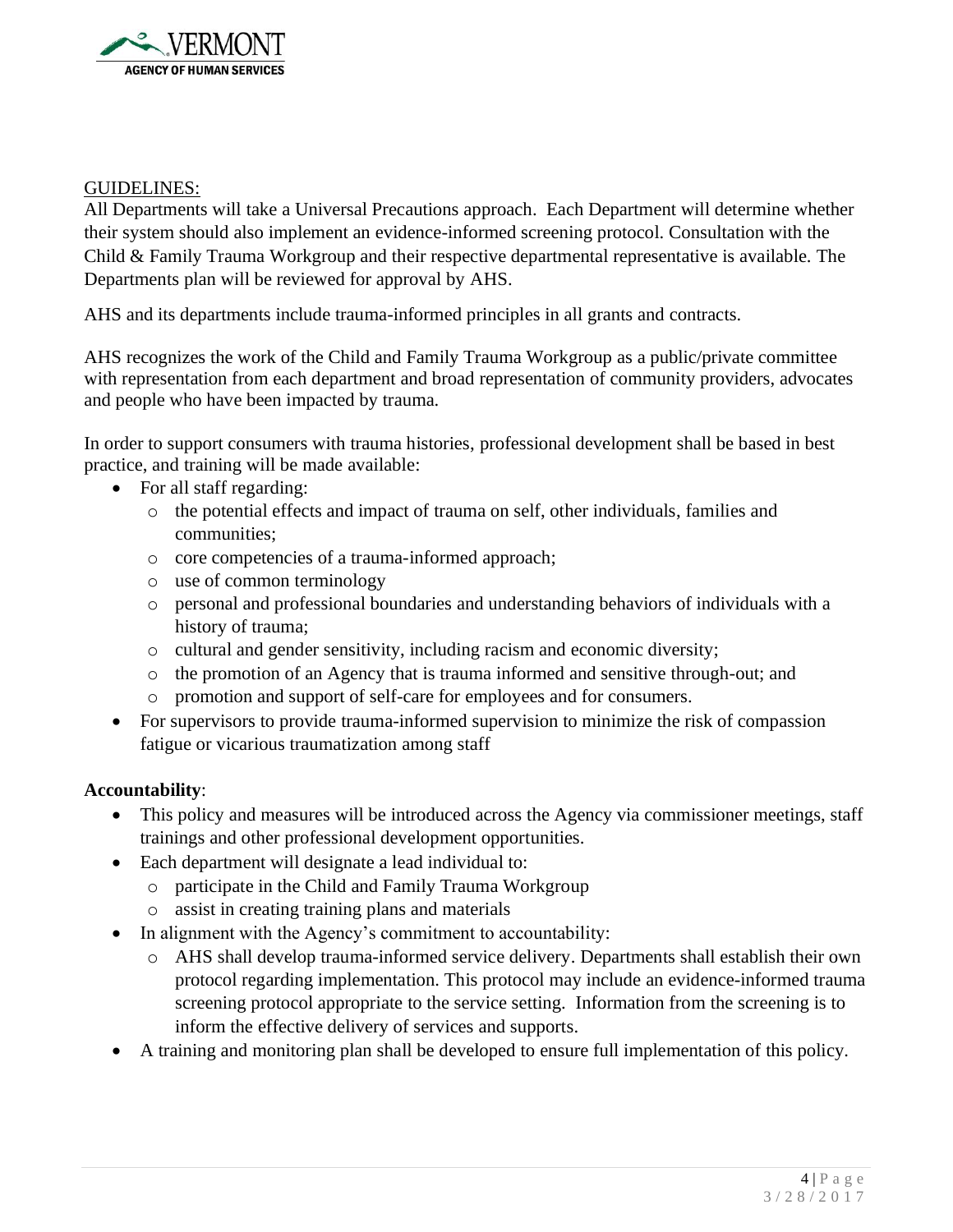

# Appendix

# History of Vermont's Trauma-Informed efforts

The widespread prevalence of trauma that individuals and families experience brings the importance of identifying and responding sensitively to trauma survivors who access services from AHS, to the forefront of our priorities as a human service agency. As evidence of the importance of this issue, the 1999 Legislative session created a Commission on Psychological Trauma to study the issue and make recommendations to the General Assembly. During the summer and fall of 2000 the Commission conducted hearings and reported to the General Assembly. This Commission drew together representatives of the Departments of Aging and Independent Living, Mental Health, Health, Children and Family Services, Corrections, the White River Veterans Administration National Trauma Center, and survivor and advocacy groups. The report reviewed the literature on psychological trauma, defined a number of concerns involving training and service gaps in the provision of trauma-related services to Vermonters, and made recommendations for broad system change.<sup>xii</sup>

Appreciating the implications for AHS clients, in March 2001 the Secretary created an AHS Trauma workgroup to examine the issues more closely. In April 2002, in recognition of the important work of this group, the Secretary elevated the workgroup to the status of Policy Cluster. In the fall 2002, the Trauma Policy Cluster added consumer and direct service provider representatives to enhance its' knowledge and expertise to create a trauma-informed public human services system through interdepartmental strategies.

In May of 2003, An Act Relating to Restructuring the Agency of Human Services (ACT 45) was passed by the Vermont legislature stating, "Service delivery systems should recognize the prevalence of the many kinds of trauma, including psychological trauma, and agency staff and service providers should be trained to ensure that client interactions are respectful and sensitive to trauma" (Act 45, section 3(12)). The promulgation of the 2008 AHS Policy provided the framework for AHS to meet this legislative mandate to provide trauma informed systems of care.

# Additional Definitions

**ACE:** Adverse Childhood Experiences are 10 types of abuse, neglect and other trauma that an adult experienced in childhood. The Adverse Childhood Experiences (ACE) study shows the link between early childhood experiences and physical, mental, and behavioral health outcomes in adulthood. <https://www.cdc.gov/violenceprevention/acestudy/>

**AFE:** Adverse Family Experiences are 9 types of neglect and trauma that a child may experience in his or her home or neighborhood. AFE questions are asked of a parent / guardian about his or her child (except questions about physical or psychological abuse). [http://www.childhealthdata.org/docs/drc/aces](http://www.childhealthdata.org/docs/drc/aces-data-brief_version-1-0.pdf?Status=Master)[data-brief\\_version-1-0.pdf?Status=Master](http://www.childhealthdata.org/docs/drc/aces-data-brief_version-1-0.pdf?Status=Master)

**Epigenetics:** interactions between genes and the environment shape human development. Early experiences can determine whether certain genes are turned "on" or "off," and therefore have strong influences on behavior and health over the lifespan. [http://developingchild.harvard.edu/science/deep-](http://developingchild.harvard.edu/science/deep-dives/gene-environment-interaction/)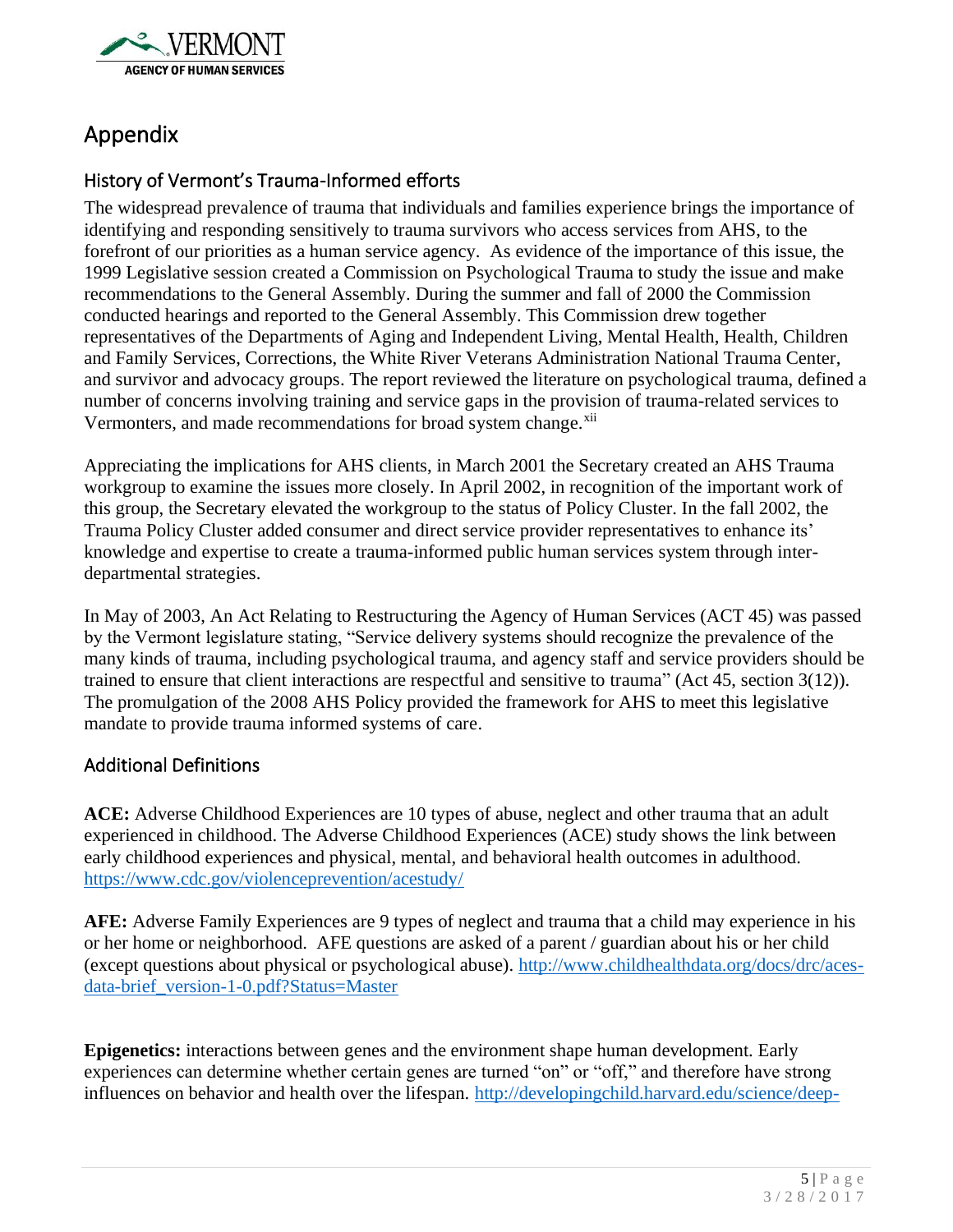

## [dives/gene-environment-interaction/](http://developingchild.harvard.edu/science/deep-dives/gene-environment-interaction/)

**NEAR Science:** a cluster of fields of study (Neuroscience, Epigenetics, ACEs, and Resilience), which provides a holistic framework for understanding the impact of experiences on child development, across the lifespan and over generations.<https://thrivewa.org/work/trauma-and-resilience-3/>

## **Trauma Screening (additional information)**

Principles for screening:

- Ongoing relationship is central
- If we ask the question we 'own the answer'
- Knowing the community's resources is essential
- Screening should be appropriate to the setting and role.

Examples of functional screens:

- Primary Care PTSD Screen (PC-PTSD; Prins, Oulmette, Kemerling et al., 2003);
- Child Stress Disorders Checklist-Screening Form (CSDC\_SF; Saxe,G. Ph.D. & Bosquet, M., Ph.D. NCTSN & BU School of Medicine);
- TSI Belief Scale (Traumatic Stress Institute, South Windsor, CT.)
- Trauma Symptom Checklist for Children (TSCC) and for Young Children (TSCYC; Briere, J.)

## Examples of event based screens:

Screening questions:

- a. Have you ever been in a situation when you thought that you might die or be seriously injured (hurt very badly)?
- b. Have you ever seen something terrible happen to someone else and you thought that the person might die or be seriously injured?
- c. For children: "Since the last time I saw you, has anything really scary or upsetting happened to you or your family?" For children younger than 8 years, screening optimally relies on parent report, so the analogous question should be asked to parents, ie, "Since the last time I saw your child, has anything really scary or upsetting happened to your child or anyone in your family?" (JAMA 2008)

Or more detailed questions and inventories such as:

- An Interview for Children: Traumatic Events Screening Inventory (TESI-C; National Center for PTSD, Dartmouth Child Trauma Research Group, 2008)
- UCLA PTSD Reaction Index
- ACE questionnaire

For more details on screening tools, National Child Traumatic Stress Network [\(www.NCTSN.org\)](http://www.nctsn.org/), SAMHSA [\(www.samhsa.gov\)](http://www.samhsa.gov/) and Veteran's Affairs National Center for PTSD <https://www.ptsd.va.gov/PTSD/professional/assessment/screens/index.asp> have up-to-date information.

**Toxic stress:** Emotional or psychological trauma may result in toxic stress. While adults who grew up in adversity may suffer from toxic stress, the roots of toxic levels of stress are most often found in chronic traumatic events experienced in childhood. A toxic stress response can occur when a child experiences strong, frequent, and/or prolonged adversity—such as physical or emotional abuse, chronic neglect, caregiver substance use disorder or mental illness, exposure to violence, and/or the accumulated burdens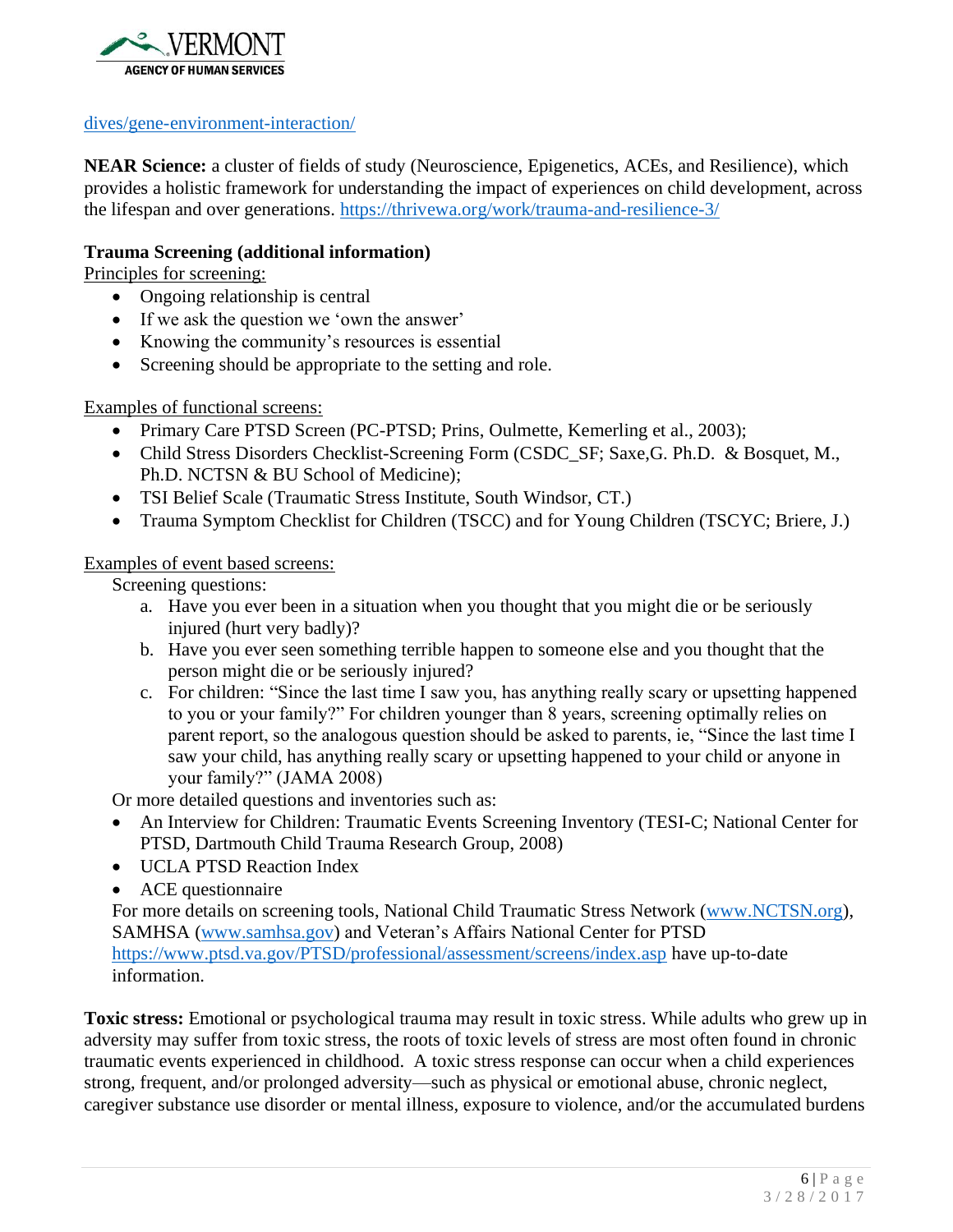

of family economic hardship—without adequate adult support. This kind of prolonged activation of the stress response systems can disrupt the development of brain architecture and other organ systems, and increase the risk for stress-related disease and cognitive impairment, well into the adult years<sup>xiii</sup>. Without identification and treatment, children who are exposed to toxic stress and trauma are at increased risk for mental and substance use disorders as well as learning deficits, which in turn predict academic failure, compromised occupational achievement, lower socioeconomic status, and health problems. Adults who experience violence and trauma are also at increased risk for a variety of poor health and social outcomes. Without effective support and intervention, the risk increases for intergenerational exposure to toxic stress and trauma, creating a 'vicious circle' of self-reinforcing mechanisms that undermine population health and well-being.<sup>xiv</sup> <http://developingchild.harvard.edu/science/key-concepts/resilience/>

**Acute Traumatic Events:** Single events that provoke intense feelings of helplessness and fear. Car accidents, assaults, fires, community violence, natural disasters and sudden loss of a loved one are some of the most common acute traumatic events<sup>xv</sup>.

**Chronic Traumatic Events:** Persistently repeated threats or violations of safety and integrity, associated with a complex range of emotions, including fear, shame, distrust, hopelessness and numbness. Examples of such events include chronic physical and/or emotional abuse and/or neglect, family violence, growing up with addicted family members, incarcerated family members, or family members with untreated mental illness.<sup>xvi</sup>

## Additional Resources:

A TREATMENT IMPROVEMENT PROTOCOL: TRAUMA INFORMED CARE IN BEHAVIORAL HEALTH SERVICES, SAMHSA

#### [HTTP://STORE.SAMHSA.GOV/SHIN/CONTENT/SMA14-4816/SMA14-4816.PDF](http://store.samhsa.gov/shin/content/SMA14-4816/SMA14-4816.pdf)

While the title names Behavioral Health Services, this guide is for "teams working with clients and communities who have experienced trauma" as well as service providers in the criminal justice system. Called a "TIP" for "Treatment Improvement Protocol," the guide provides:

…evidence-based and best practice information for…service providers and administrators who want to work more effectively with people who have been exposed to acute and chronic traumas and/or are at risk of developing traumatic stress reactions. Using key trauma-informed principles, this TIP addresses trauma-related prevention, intervention, and treatment issues and strategies…. The content is adaptable across … settings that service individuals, families, and communities—placing emphasis on the importance of coordinating as well as integrating services.

VERMONT CHILD & FAMILY TRAUMA WORKGROUP

HTTP://[MENTALHEALTH](http://mentalhealth.vermont.gov/sites/dmh/files/documents/CAFU/ChildTrauma/CFTWG_Summary_2016.pdf).VERMONT.GOV/SITES/DMH/FILES/DOCUMENTS/CAFU/CHILDTRAUMA/CFTWG\_SUMMARY\_2016.PDF A collaborative public/private group with representation from across AHS, AOE and community partners.

Vision: Vermont's communities and social services are trauma-informed. Mission: Building trauma-informed systems. Our works includes: